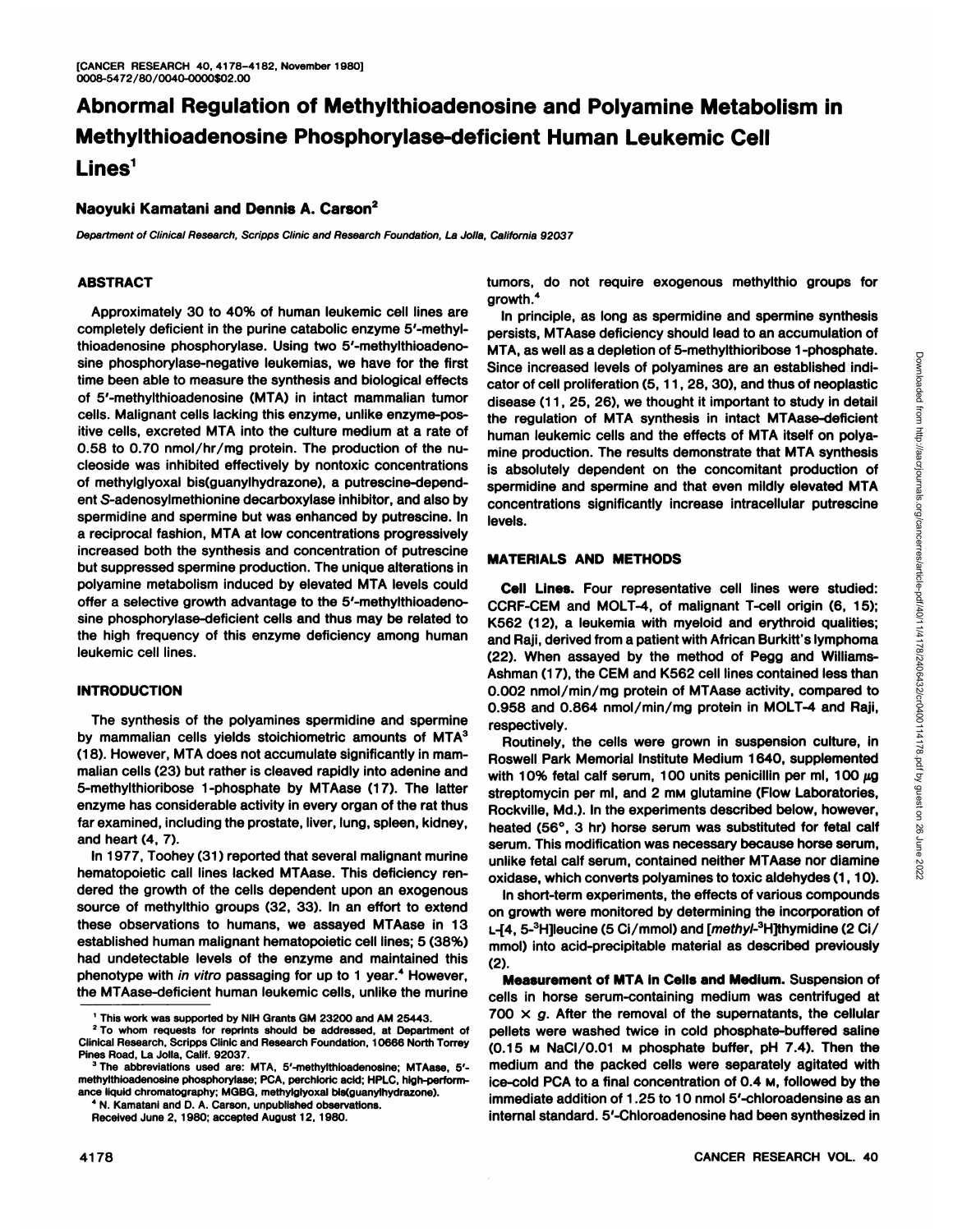Chart 1. HPLC pattern of MTA in the medium of K562 culture. /, 5'-Chloro-

this laboratory according to published methods (3). The PCAinsoluble material was removed by centrifugation, and the supernatant was neutralized to pH 7 to 8 with 5 M KOH. The additional precipitated salt was removed, and the soluble ma terial was passaged through a boronate affinity column (Affigel 601 ; Bio-Rad Laboratories, Richmond, Calif.), as described by Uziel et al. (34), to concentrate cis-diols, including ribonucleosides. The resulting MTA-enriched preparations were lyophilized, resuspended in 200  $\mu$  water, and analyzed by reversephase HPLC on a  $C_{18}$ -µBondapak column (Waters Associates, Milford, Mass.), and eluted with 8% acetonitrile/0.01 M potas sium phosphate (pH 6.0) at ambient temperature and a flow rate of 1.5 ml/min. Under these conditions, 5'-chloroadenosine and MTA eluted at 12.8 and 17.6 min, respectively, and were well separated from other UV-absorbing materials. The areas under the respective peaks of UV absorbance at 254 nm, corresponding to MTA and 5'-chloroadenosine, were com pared with authentic standards to determine the percentage of recovery and MTA concentration.

**Measurement of Polyamine Concentrations and Synthesis.** The concentrations of putrescine, spermidine, and spermine in PCA extracts of the various cell lines were determined by the method of Seiler (27). To measure polyamine synthesis, 5  $\times$  10<sup>5</sup> cells were cultured for 6 hr at 37° with 5  $\mu$ Ci L-[3-<sup>3</sup>H]ornithine (22.5 Ci/mmol; New England Nuclear, Boston, Mass.). The cells were pelleted, washed twice in phosphatebuffered saline, and treated with PCA, after which the polyamines were dansylated, extracted into toluene, and separated by the method of Seiler (27). Aliquots of the purified polyamines were examined for relative fluorescence and radioactivity. The S.E. of the determinations of polyamine concentrations was less than 5%, while that of polyamine synthesis was less than 6% ( $n = 6$  for each determination).

**Thin-Layer Chromatography. MTA isolated from the medium** was cochromatographed with authentic standard in 9 different Chromatographie systems, derived from 3 kinds of thin-layer plates (polyethylenimine cellulose, cellulose, and silica gel) and 3 developing solutions [ Solution A, 1 M ammonium acetate; Solution B, 50% methanol, and Solution C, acetronitrile/28% ammonia/0.1 M ammonium acetate/butanol (10/10/20/60, by volume)].

#### **RESULTS**

**Dependence on Polyamine Synthesis ofMTA Production by CellLines. HPLC was an accurate and reproducible method** for the determination of MTA concentrations in the medium of leukemic cell cultures and could detect as little as 0.02 nmol nucleoside (the S.D. was 1.9% of the mean in 10 replicate assays). Chart 1 shows a typical HPLC tracing of the medium from K562 leukemic cells. The Peak II thus isolated was clearly identified as MTA by its UV-absorbance spectrum and migra tion on thin-layer Chromatography plates in 9 different Chro matographie systems. Furthermore, the purified MTA from K562 cultures was converted to adenine by cytoplasmic ex tracts only of MTAase-positive cells, i.e., MOLT-4 and Raji.

Only the MTAase-negative cells accumulated the nucleoside in the culture medium. When K562 cells in log-phase growth were washed and resuspended in Roswell Park Memorial In stitute Medium 1640 supplemented with 10% horse serum, they began to produce MTA within 1 hr (Chart 2A). The pro-





adenosine (added as an internal standard); II, MTA.

Chart 2. Time-dependent accumulation of MTA and the effect of the cell accumulated in the medium was measured at various time points; B, cultures at various cell densities incubated for 6 hr.

Cells per Ml 10'

10' 10'

 $\mathbf{I}$  $\mathbf{0}$ 

duction of the nucleoside was affected by cell density; the lower the cell density, the more rapid was MTA production within the range tested (Chart 2B). CEM and K562 at a density of  $5 \times 10^5$  cells/ml excreted MTA into the medium at rates of 0.58 and 0.70 nmol/hr/mg protein, respectively, during the first 6 hr. In stationary-phase cultures, the concentration of MTA in the medium reached as much as 1 to 5  $\mu$ M.

Washed cell pellets contained  $\leq$ 1% of the total MTA produced by the MTAase-negative cell lines. Because of the small volumes of the washed cells, it was impossible to ascertain the exact intracellular concentration of MTA. However, the levels were estimated to be at least equal to and probably greater than MTA concentrations in the medium.

The synthesis of MTA by K562 cells and the incorporation of [<sup>3</sup>H]ornithine into spermidine were inhibited dose dependently by MGBG, which blocks the putrescine-dependent decarboxylation of S-adenosylmethionine (36) (Chart 3). During the 6-hr period of the experiment, MGBG had no effect on tritiated thymidine or leucine uptake into macromolecular materials. Moreover, even after 72 hr incubation, 1  $\mu$ M MGBG, which inhibited MTA accumulation by more than 70%, had no effect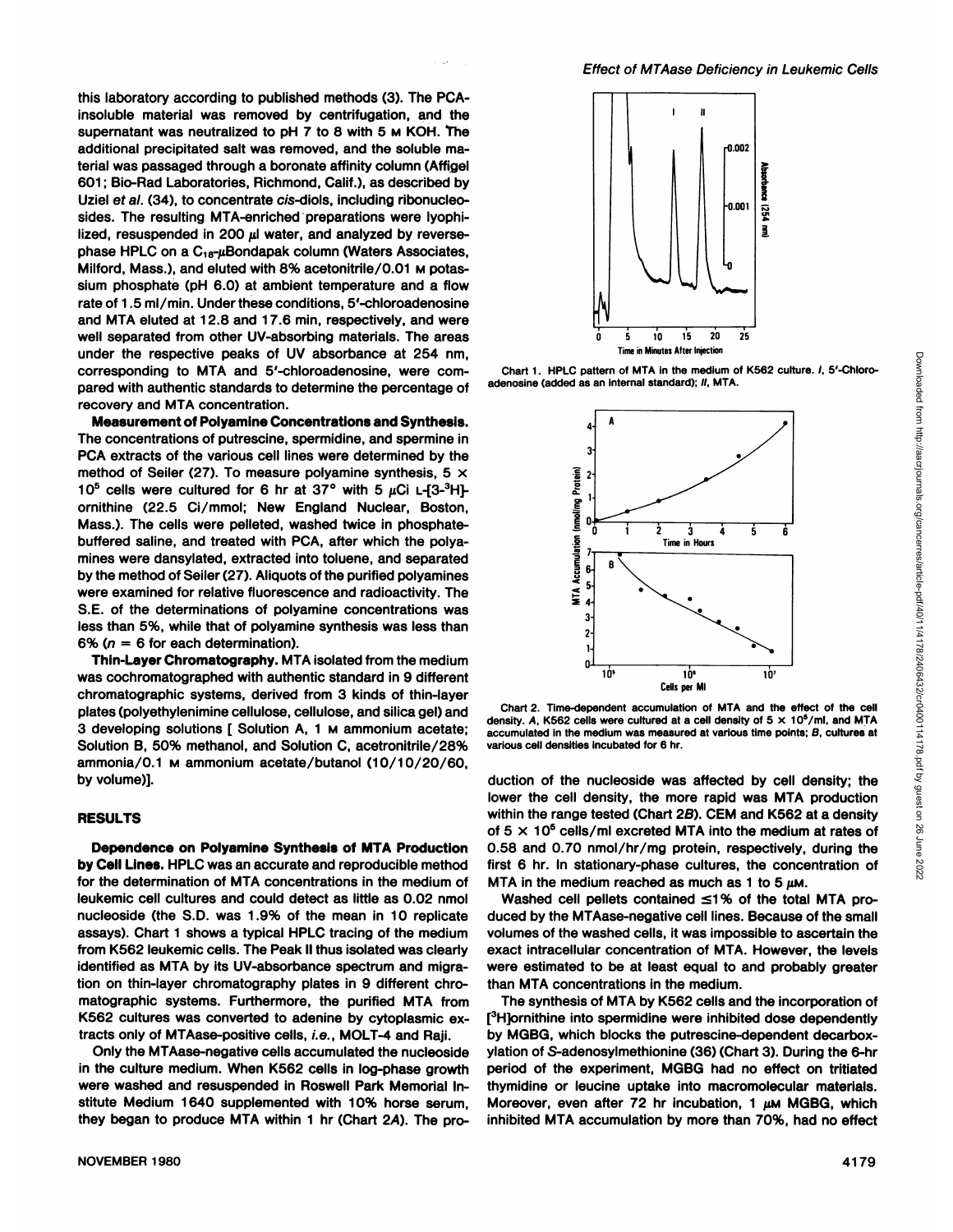### N. Kamatani and D. A. Carson

on growth. It is therefore probable that inhibition of putrescinedependent S-adenosylmethionine decarboxylase is responsi ble for the inhibition of MTA production by MGBG.

In horse serum-containing medium, which as mentioned pre viously lacks diamine oxidase, 10  $\mu$ M spermidine and spermine each inhibited MTA production by approximately 40%, while 10  $\mu$ M putrescine increased synthesis by 20% (Table 1). These concentations of polyamines had no effect on radioactive leucine or thymidine uptake during the same period.

**Effects of MTA on Polyamine Metabolism. As little as 3 /IM** MTA added in the medium markedly increased the incorpora tion of [3-3H]ornithine into putrescine by MTAase-negative K562 cells over 6 hr (Chart 4B). On the contrary, at concentra tions higher than 10  $µ$ M, MTA decreased radioactivity incorporated into spermine. The increase in ornithine incorporation into putrescine was not due to a lack of putrescine metabolism, since total radioactivity incorporated into polyamines increased in parallel. Moreover, in these short-term experiments, MTA also elevated putrescine concentrations in a dose-dependent manner with no measurable effect on spermidine or spermine levels (Chart 4A).

Over a 48-hr period, MTA progressively increased putrescine levels in K562 cells and decreased spermine concentrations (Chart 5). The effect of MTA on spermidine concentrations was biphasic, with an initial increase at 10 to 100  $\mu$ MMTA followed by a return to basal levels with increasing concentrations of the nucleoside. It is apparent from these results that among the MTA-induced changes in polyamine concentrations and synthesis in the leukemic cells, the increase in putrescine synthesis began earliest, was the most notable, and required the lowest concentrations of nucleoside. Similar results were obtained when the MTAase-negative leukemic cell line CEM was studied.

There was no detectable breakdown of MTA by enzyme-



Chart 3. Effect of MGBG on MTA production and spermidine synthesis. K562 cells were cultured with or without MGBG at a cell density of  $5 \times 10^5/\text{mi}$  for 6 hr.  $\bullet$ , MTA accumulated in the medium; O, [ ${}^{3}$ H]ornithine incorporated into spermidine.

Table 1 Effect of polyamines on MTA production

K562 cells were cultured for 6 hr at a density of  $5 \times 10^5$ /ml, and MTA production was measured.

| Compound                | MTA production (nmol/6 hr/mg)<br>protein) |
|-------------------------|-------------------------------------------|
| None                    | $4.90 \pm 0.11^{\circ}$                   |
| Putrescine (10 $\mu$ M) | $5.80 \pm 0.08$                           |
| Spermidine (10 $\mu$ M) | $2.78 \pm 0.23$                           |
| Spermine (10 µM)        | $2.73 \pm 0.14$                           |

 $^a$  Mean  $\pm$  S.D. obtained from 3 replicate cultures.



Chart 4. Effect of MTA on polyamine concentrations and on the incorporation of [ $3$ H]ornithine into polyamines in short-term experiments. K562 cells (5 $\times$  10 $^5$ / hr, polyamine concentrations (A) and incorporation of radioactivity into polyamines (B) were measured.  $\bigcirc$ ,  $\bigcirc$ , putrescine;  $\square$ , spermidine;  $\triangle$ ,  $\blacktriangle$ , spermine. Each point shows the mean of duplicate determinations. The pattern of each curve was reproduced in at least 2 different experiments.



Chart 5. Effect of MTA on polyamine concentrations in long-term experiments. K562 cell cultures were started at an initial cell density of 1.25  $\times$  10<sup>5</sup>/ml with various concentrations of MTA added to the medium. After 48 hr. the concentra tions of polyamines were measured.  $\bigcirc$ , putrescine;  $\bigcirc$ , spermidine;  $\bigtriangleup$ , spermine. Each point shows the mean of duplicate determinations. The pattern of each curve was almost the same in at least 2 different experiments.

negative cells grown in the horse serum-containing medium. Thus, the effect of the nucleoside on polyamine metabolism was not attributable to a metabolic by-product, nor was the MTA at concentrations less than 5  $\mu$ M toxic to the enzymenegative cells.

#### **DISCUSSION**

The common occurrence of complete MTAase deficiency among human leukemic cell lines enabled us to examine for the first time the regulation of MTA synthesis by intact tumor cells and the effects of elevated MTA concentrations on poly amine metabolism. The MTAase-negative leukemic cell lines were completely unable to metabolize the nucleoside and in deed excreted large quantities of MTA into the culture medium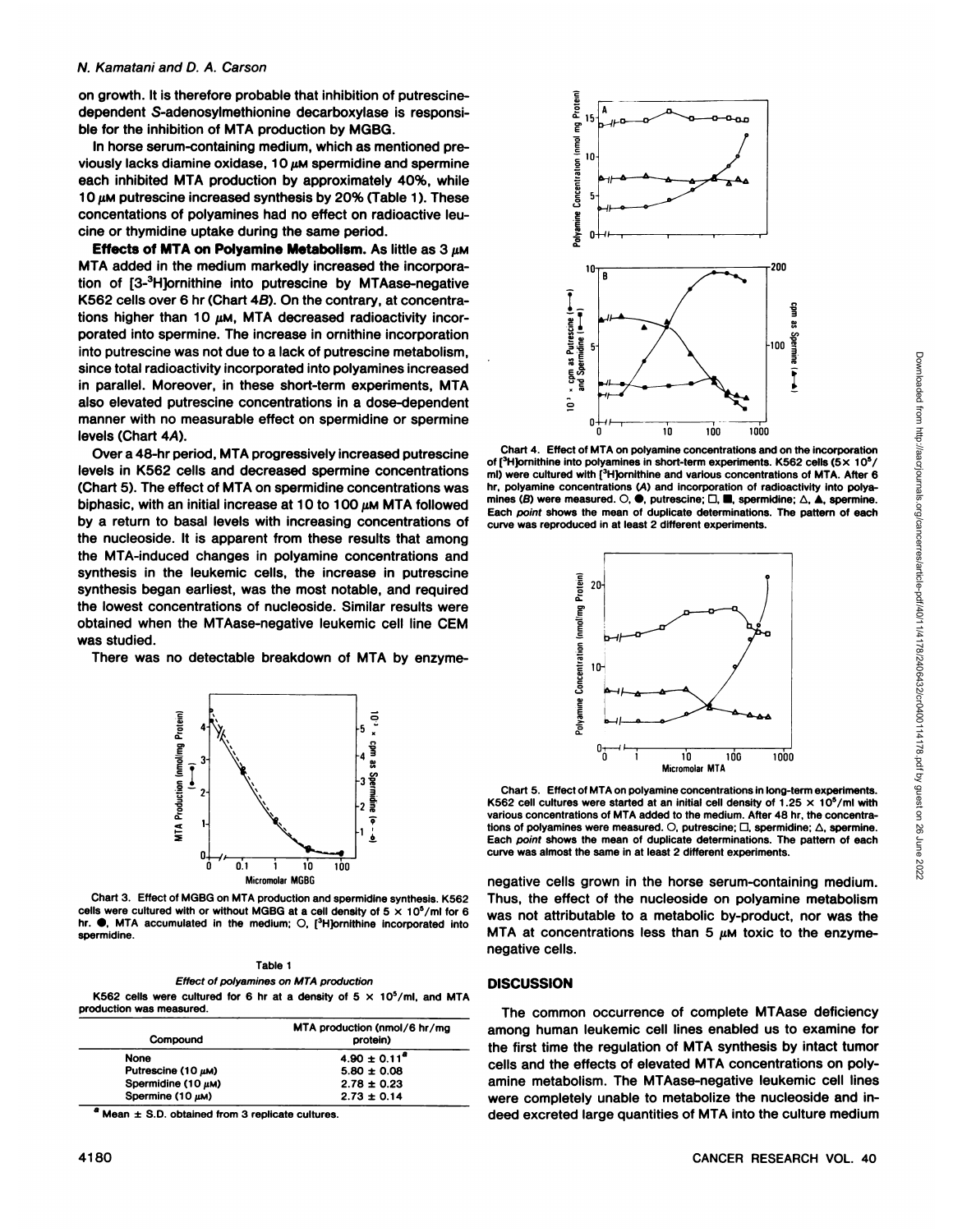during periods of rapid growth. The concentration of the nucleoside in MTAase-negative leukemic cell cultures reached

into spermidine were progressively inhibited by the S-adenosylmethionine decarboxylase inhibitor MGBG in almost the identical dose-dependent manner. These results strongly sup port experiments with partially purified enzymes, which have shown that MTA is a product of the synthesis of spermidine and spermine (18). The other polyamine-independent route of MTA production, which has been reported in the literature (29), contributes little, if at all, to MTA synthesis in viable human leukemic cell lines.

The determination of MTA excretion into the medium of growing cells is an accurate and independent measurement of spermine and spermidine production. Moreover, following MTA levels avoids the pitfalls associated with isotopie methods for measuring polyamine synthesis, which do not control for changes in endogenous pool sizes and alternative pathways of precursor metabolism. By this means, the rate of spermidinespermine synthesis per cell was shown to be inversely related to cell density as early as 6 hr after resuspension in fresh medium. These results suggest that the synthesis of MTA, and hence of spermidine and spermine, is sensitive to the concen tration of excreted metabolites which could include the various  $\frac{4}{3}$ polyamines, as well as MTA itself (14, 20). Indeed, we were also able to demonstrate that exogenous putrescine at concen trations as low as 10  $\mu$ M increased spermidine-spermine synthesis, whereas the latter 2 polyamines at similar concentra tions significantly depressed their own production.

Inasmuch as MTA production was closely related to spermi dine and spermine synthesis in the leukemic cells, so elevated<br>
accessoriation of MTA induced marked alterations in pattern 7. concentrations of MTA induced marked alterations in polya mine metabolism. As low as 3  $\mu$ m MTA increased the incorpo-  $8$ . ration of radioactive ornithine into putrescine. As noted previ ously, this concentration of MTA could be achieved in unsupplemented medium during the routine maintenance of MTAasenegative cell lines. Furthermore, although MTA was excreted by the cells, it is probable that the concentration of the nucleoside under dynamic conditions was higher intracellularly.

The exact mechanism by which MTA increased putrescine synthesis remains uncertain. MTA is a known inhibitor of sper- $_{13}$ . midine and spermine synthetases  $(9, 16)$ , and indeed  $32 \mu$ M or greater MTA decreased the synthesis and concentration of spermine in the MTAase-deficient leukemic cells. The lack of inhibition of spermidine synthesis by low concentrations of MTA remains unexplained. Similar effects have been noted for a described inhibitor of polyamine biosynthesis, S-adenosyl- (±)-2-methylmethionine, which inhibited spermine but not spermidine synthesis in concanavalin A-transformed lympho cytes (35). It is possible that the increased synthesis of putres cine induced by MTA resulted from a feedback mechanism sensitive to transient decreases in spermine and/or spermidine concentrations, which are rapidly corrected. Alternatively, MTA may have a direct effect on putrescine production.

The accelerated rate of putrescine synthesis induced by low concentrations of MTA might have a beneficial effect on the  $21$ . growth of the MTAase-deficient human leukemic cell lines. Both *in vivo* and in tissue culture, the onset of cell proliferation 22. is preceded by an increase in putrescine synthesis  $(11, 13, 23)$ 30). There is circumstantial evidence that such elevated pu

levels as high as 1 to 5  $\mu$ m.<br>The production of MTA and the incorporation of [<sup>3</sup>H]ornithine cells may be an altered polyamine-sensitive "restriction point" trescine levels have a growth-promoting effect on a variety of mammalian cells (8, 19, 21). Indeed, some investigators have postulated that an important aspect of the growth of malignant at the  $G_1$ -S boundary of the cell cycle (24).

> There are 2 explanations for the common occurrence of MTAase deficiency among the human leukemic cell lines: (a) the normal cells from which the tumors arose may have been enzyme deficient; (b) the loss of the enzyme may have developed during the growth of the malignant cells in vivo or in vitro. If correct, the latter possibility requires that MTAase deficiency provide a selective advantage for the malignant cells. Our results suggest that MTA at low concentrations uniquely ele vates intracellular putrescine concentrations. This change could provide a continuous pressure for the selection of MTAase-negative human leukemic cell lines.

#### **REFERENCES**

- spermine on Ehrlich ascites cells. Biochim. Biophys. Acta. 134: 174-181. 1967.
- 2. Carson, D. A., and Seegmiller, J. E. Effect of adenosine deaminase inhibition upon human lymphocyte blastogenesis. J. Clin. Invest.. 57. 274-282. 1976.
- 3. Crooks. P. A., Dreyer, R. N., and Coward, J. K. Metabolism of S-adenosylhomocysteine and S-tubercidinylhomocysteine in neuroblastoma cells. Bio chemistry, 18: 2601-2609. 1979.
- Ferro, A. J., Wrobel, N. C., and Nicolette, J. A. 5-methylthioribose-1-phosphate: a product of partially purified, rat liver S'-methylthioadenosine phosphorylase activity. Biochim. Biophys. Acta. 570. 65-73. 1979.
- 11 HABSE-Triegative fruitriari reukternic Celti lines.<br>
1. Bachrach, U., Abzug. S., and Bekierkunst, A. Cytotoxic effect of oxidized<br>
1. Bachrach, U., Abzug. S., and Bekierkunst, A. Cytotoxic effect of oxidized<br>
2. curon 5. Fillingame, R. H., Jorstad, C. M., and Morris, D. R. Increased cellular levels of spermidine or spermine are required for optimal DMA synthesis in lym phocytes activated by concanavalin A. Proc. Natl. Acad. Sci. U. S. A., 72: 4042-4045, 1975.
- 6. Foley, G. E., Lazarus, H., Farber, S., Uzman, B. G., Boone, B. A., and McCarthy, R. E. Continuous culture of human lymphoblasts from peripheral blood of a child with acute leukemia. Cancer (Phila.). 78: 522-529, 1965.
- Garbers, D. L. Demonstration of 5'-methylthioadenosine phosphorylase activity in various rat tissues. Biochim. Biophys. Acta, 523. 82-93, 1978.
- Ham, R. G. Putrescine and related amines as growth factors for a mammalian cell line. Biochem. Biophys. Res. Commun., 14: 34-38, 1964.
- Hibasami, H., and Pegg, A. E. Differential inhibition of mammalian aminopropyltransferase activities. Biochem. Biophys. Res. Commun., 81: 1398- 1405. 1978.
- 10. Higgins, M. L., Tillman, M. C., Rupp, J. P., and Leach, F. R. The effect of polyamines on cell culture cells. J. Cell. Physiol.. 74: 149-154, 1969.
- Jänne, J., Pösö, H., and Raina, A. Polyamines in rapid growth and cancer. Biochim. Biophys. Acta, 473: 241-293, 1978.
- 12. Lozzio, C. B.. and Lozzio, B. B. Cytotoxicity of a factor isolated from human spleen. J. Nati. Cancer Inst., 50: 535-538. 1973.
- 13. Maudsley. D. V. Regulation of polyamine biosynthesis. Biochem. Pharmacol., 28: 153-161, 1979.
- 14. McCormick, F. Kinetics of polyamine synthesis and turnover in mouse fibroblasts. Biochem. J., 174: 427-434, 1978.
- 15. Minowada, J., Ohnuma, T.. and Moore, G. E. Rosette-forming human lymphoid cell lines. I. Establishment and evidence for origin of thymus-derived lymphocytes. J. Nati. Cancer Inst.. 49: 891-895, 1972.
- 16. Pajula, R. L., Raina, A., and Eloranta, T. Polyamine synthesis in mammalian tissues: isolation and characterization of spermine synthetase from bovine brain. Eur. J. Biochem., 707. 619-626, 1979.
- 17. Pegg, A. E., and Williams-Ashman, H. G. Phosphate-stimulated breakdown of 5'-methylthioadenosine by rat ventral prostate. Biochem. J., 115: 241-247, 1969.
- 18. Pegg, A. E.. and Williams-Ashman, H. G. On the role of S-adenosyl-Lmethionine in the biosynthesis of spermidine by rat prostate. J. Biol. Chem., 244: 682-693, 1969.
- Pohjanperto, P. Relationship between putrescine and the proliferation of human fibroblasts in vitro. Exp. Cell Res.. 80: 137-142, 1973.
- 20. Pohjanperto. P. Putrescine transport is greatly increased in human fibro blasts initiated to proliferate. J. Cell Biol.. 66: 512-520, 1976.
- Pohjanperto, P., and Raina, A. Identification of a growth factor produced by human fibroblasts in vitro as putrescine. Nat. New Biol., 235: 247-249, 1972.<br>Pulvertaft, R. J. V. Cytology of Burkitt's tumor (African lymphoma). Lancet,
- 7: 238-240, 1964.
- Rhodes, J. B., and Williams-Ashman, H. G. Observations on polyamines in male accessory glands of reproduction. Med. Exp., 70: 281-285, 1964.